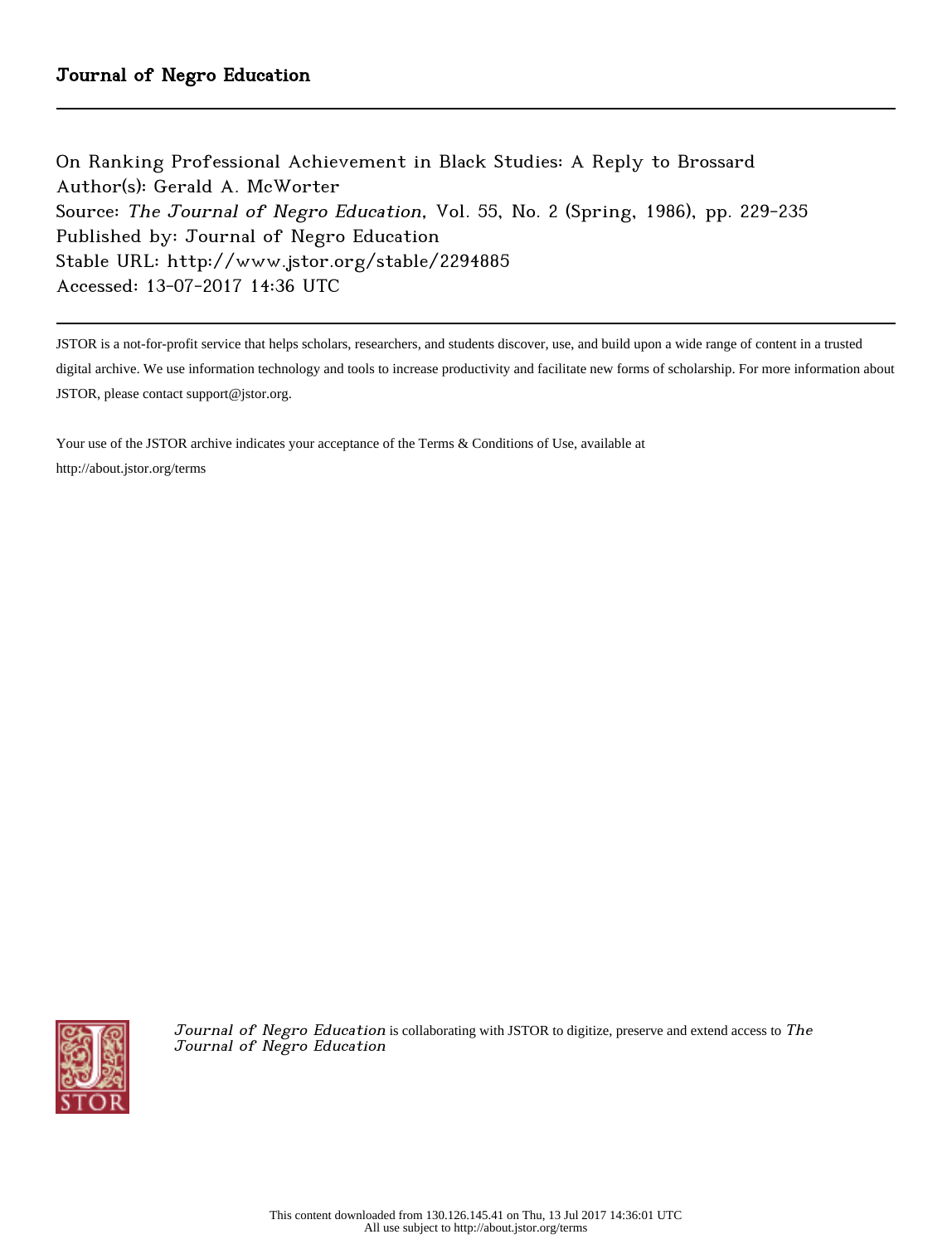# On Ranking Professional Achievement in Black Studies: A Reply to Brossard

 Gerald A. McWorter, Visiting Professor, John F. Kennedy Institute for North American Studies, Free University of Berlin

 The Summer 1984 special issue of the Journal of Negro Education on Black Studies was an important collection of position papers by leading administrators and scholars in the field. In that issue, Pro fessor Carlos Brossard of the University of Pittsburgh critiqued my work as part of his attempt "to force raw technical reports to meet expected analytical and statistical adequacy."<sup>1</sup> He referred to my "so-called quantitative approach" as "unorthodox," and one that reports findings "not properly explored, fully developed, or securely confirmed." Finally, he suggests that some concern has been expressed about its "intent." In reply, I will (1) restate the essence of my preliminary report, (2) critique Brossard's distortions and misrepresentations, and (3) suggest a practical direction for future work.<sup>2</sup>

<sup>1</sup>See Carlos A. Brossard, "Classifying Black Studies Programs," Journal of Negro Education, 53 (Summer 1984), 278-295. The work to which Brossard refers is: Gerald A. McWorter, "The Profes sionalization of Achievement in Black Studies: A Report on Ranking Black Studies in Universities and Colleges" (Technical Report, Afro-American Studies and Research Program, University of Illi nois, Urbana-Champaign, 1981 Typescript).

<sup>2</sup>A fuller elaboration of what is suggested in this response can be found in Gerald A. McWorter and Ronald Bailey, "Black Studies Curriculum Development in the 1980s: Its Patterns and History," Black Scholar, 15 (March-April 1984), 18-31, with an addendum in November-December 1984. The Black Scholar article was excerpted from a 58-page report prepared for the Black Studies Curriculum Project of the Institute of the Black World. The report was a critique of reviews by Black Studies specialists of course outlines focused on the Black experience from scholars throughout the U.S. The fuller paper, which presents the paradigm for the study of the Black experience, can be obtained by writing to Ronald Bailey, Afro-American Studies, University of Mississippi, University, MS 38677. For an application of the paradigm, see the widely used text, Abdul Alkalimat and Associates, Introduction to Afro-American Studies: A Peoples College Primer (1984), available from the Cooperative Research Network, P.O. Box 7610, Chicago, IL 60680.

 Journal of Negro Education, Vol. 55, No. 2 (1986) Copyright <sup>®</sup> 1986, Howard University 200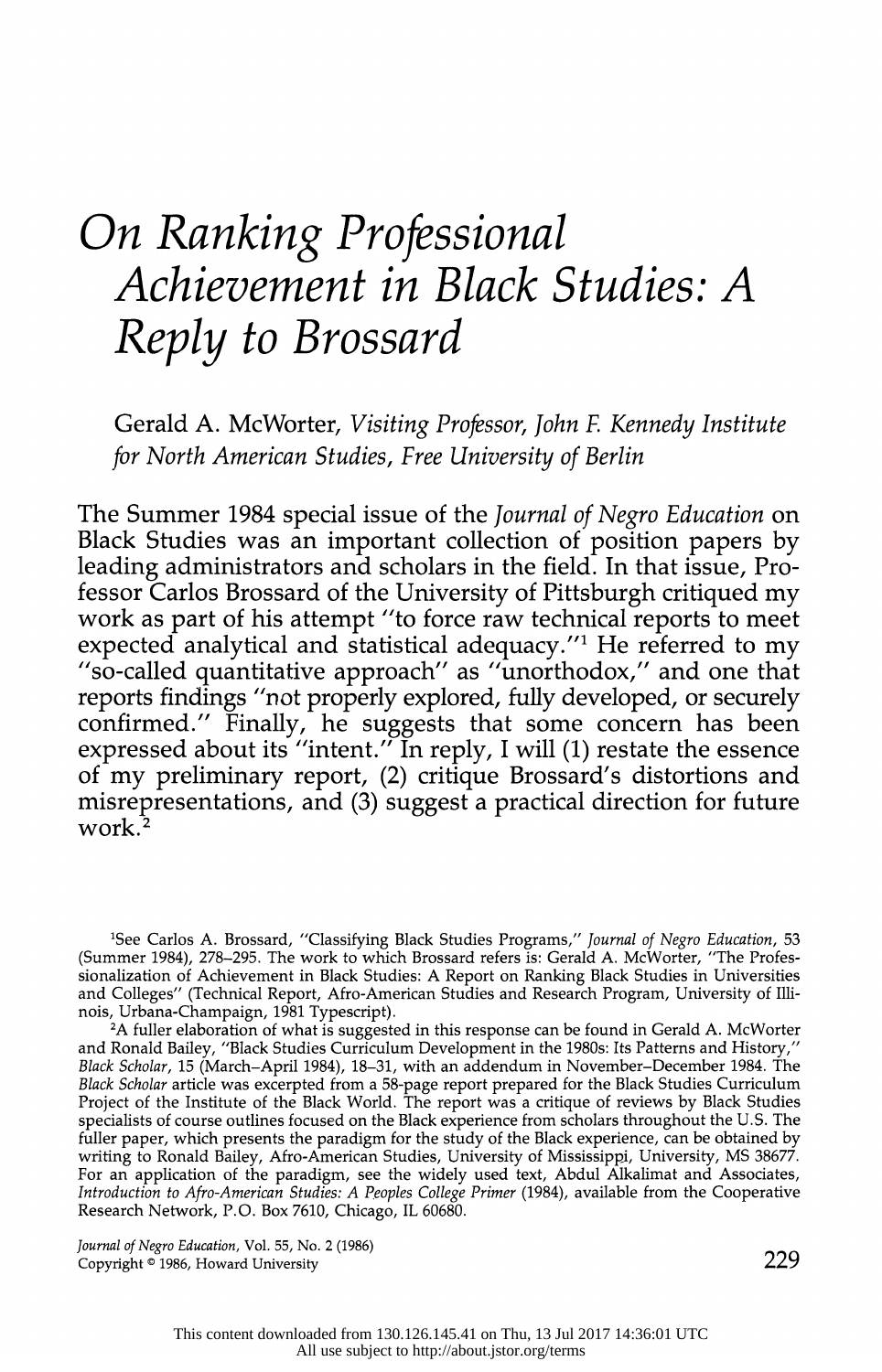The study referred to above was a preliminary effort at "objec tifying subjective judgment." I made a distinction between ranking and evaluation because evaluation represents "clarification of the institution's goals and a determination of how they are being met or not met, and policy recommendations for strengthening the program." I stipulated three main reasons for a national ranking study of Black Studies: (1) "the need to concretize the value orien tation of the profession," in this case journal publishing, profes sional leadership, and graduate studies; (2) "the need for the profes sional community of Black Studies to impose standards of excellence on itself," in this case the achievement in a professional Black Studies context as opposed to the otherwise expected mainstream disciplinary context; and (3) "the need to define quality alternatives for national review," in this case behavioral achievement to replace eclectic journalistic review.

 I reviewed the history of academic ranking surveys, including reputational ranking, entrepreneurial ranking, pedagogical rank ing, and productivity ranking. Then I defined the universe of my data, excluding the mainstream academic disciplines and the sub discipline Black caucus in favor of treating Black Studies as a profes sional academic field in its own right. The research design specified three critical features of professional achievement (for individuals and academic programs) in Black Studies aggregated for an indi vidual campus, i.e., for the collective productive behavior of faculty on a specific campus:

- 1. Theoretical leadership of the profession—publishing (articles) and governing (board membership) the professional journals in the field;
- 2. Practical leadership of the profession—governing (board membership) the professional association of Black Studies;
- 3. Preparation for entering the profession—graduate study focused on the Black experience, formalized into a clearly defined administrative struc ture.

## I clarified each criteria. On the first, I stated:

 The intellectual activity of a profession is usually reflected in a scholarly journal, and this is especially true with academic disciplines. The journal literature creates intellectual turf and forms a common frame of reference for the profession, i.e., its content constitutes the "state of the art." Whoever controls access to journal publication and whoever gets published are con sidered powerful and successful. These individuals make up the intellectual producers and gatekeepers in professional Black Studies journals.

This criterion was used to identify 26 leading journals in Black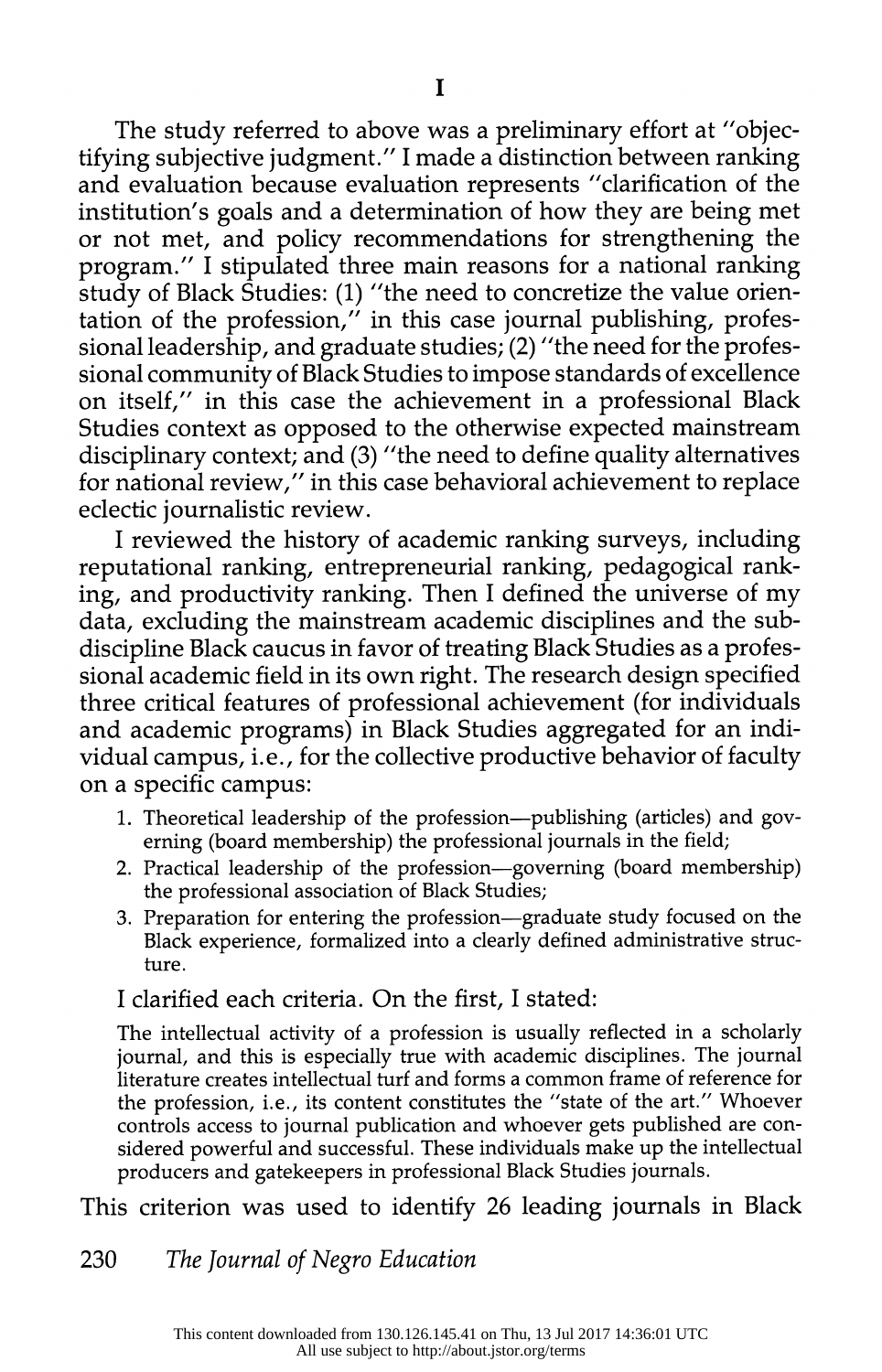Studies and, for selected years between 1977 and 1980, 407 board positions and 1,662 journal articles.3

 The next criterion that was explained was board membership in Black Studies professional organizations. I stated:

 Every profession tried to have its own organization because of the necessity to consolidate its resources in controlling itself and protecting its members from other aspects of society. The mainstream professions are usually con servative because they tend to protect their own establishment. However, insurgent professions begin with a critique of the existing order so that it can critically define its own distinct role. Further, the broad theoretical critique is followed with a set of turf battles on issues such as academic curriculum, permanence of administrative structure and funding, faculty lines and ten ure, methodological technology, etc.

 For Black Studies, the model of an insurgent profession has been followed. Black Studies organizations were founded with an activist baptism in struggle against "racism" in intellectual-academic-professional circles. The tradi tion of Black Studies professional associations is a record of academic excel lence and social responsibility.

 Overall, there were 177 board positions in 11 professional asso ciations.4 I had hoped to include a ranking of papers presented at the annual conferences of these professional associations. How ever, it was not possible to present this data adequately, so this measure was omitted. The broad pattern of journal articles and board positions is presented in Table I.

 The final criterion was "graduate education." Three types of degree programs (formal master's degree programs, doctoral fellow programs and Black Studies related graduate study at historically Black institutions) were chosen.<sup>5</sup> Our focus was clear:

. . .we are interested in Black Studies as a coherent academic profession.

 4The associations are as follows: General Category-African Heritage Studies Association, Asso ciation for the Study of Afro-American Life and History, National Council of Black Studies; Social Science Category-Association of Black Anthropologists, Association of Black Psychologists, Asso ciation of Social and Behavioral Scientists, Association of Black Social Workers, National Conference of Black Political Scientists; Humanities Category-College Language Association and the National Conference of Artists.

 5The programs of graduate study are as follows: formal degree programs (Atlanta, Cornell, Ohio State, State University of New York at Albany, University of California at Los Angeles, and University of Illinois-Urbana-Champaign) and the Black Studies related degree programs at the historically Black institutions (Alabama State, Cheyney State, Delaware State, Fisk, Howard, Meharry, North Carolina State, Southern, Texas Southern, and the University of the District of Columbia).

<sup>&</sup>lt;sup>3</sup>The journals are as follows: General Category—Black Books Bulletin, Black Scholar, First World, Freedomways, Journal of Black Studies, Phylon, Review of Afro-American Issues, Studia Africana, Umoja, Western Journal of Black Studies; Social Science Category-Black Law Journal, Black Sociologist, Howard Law Journal, Journal of Black Psychology, Journal of Negro Education, Journal of Negro History, Journal of Non-White Concerns, Negro Educational Review, Review of Black Political Economy, Urban League Review; Humanities Category-Black Art, Black American Literature Forum, Black Perspectives in Music, CLA Journal, Callaloo, Obsidian: Black Literature Review. Detailed descriptions of these journals can be found in Gerald McWorter, Guide to Scholarly Journals in Black Studies (Chicago: Center for Afro-American Studies, 1981), available from the Cooperative Research Network in Black Studies, P.O. Box 7610, Chicago, IL 60680.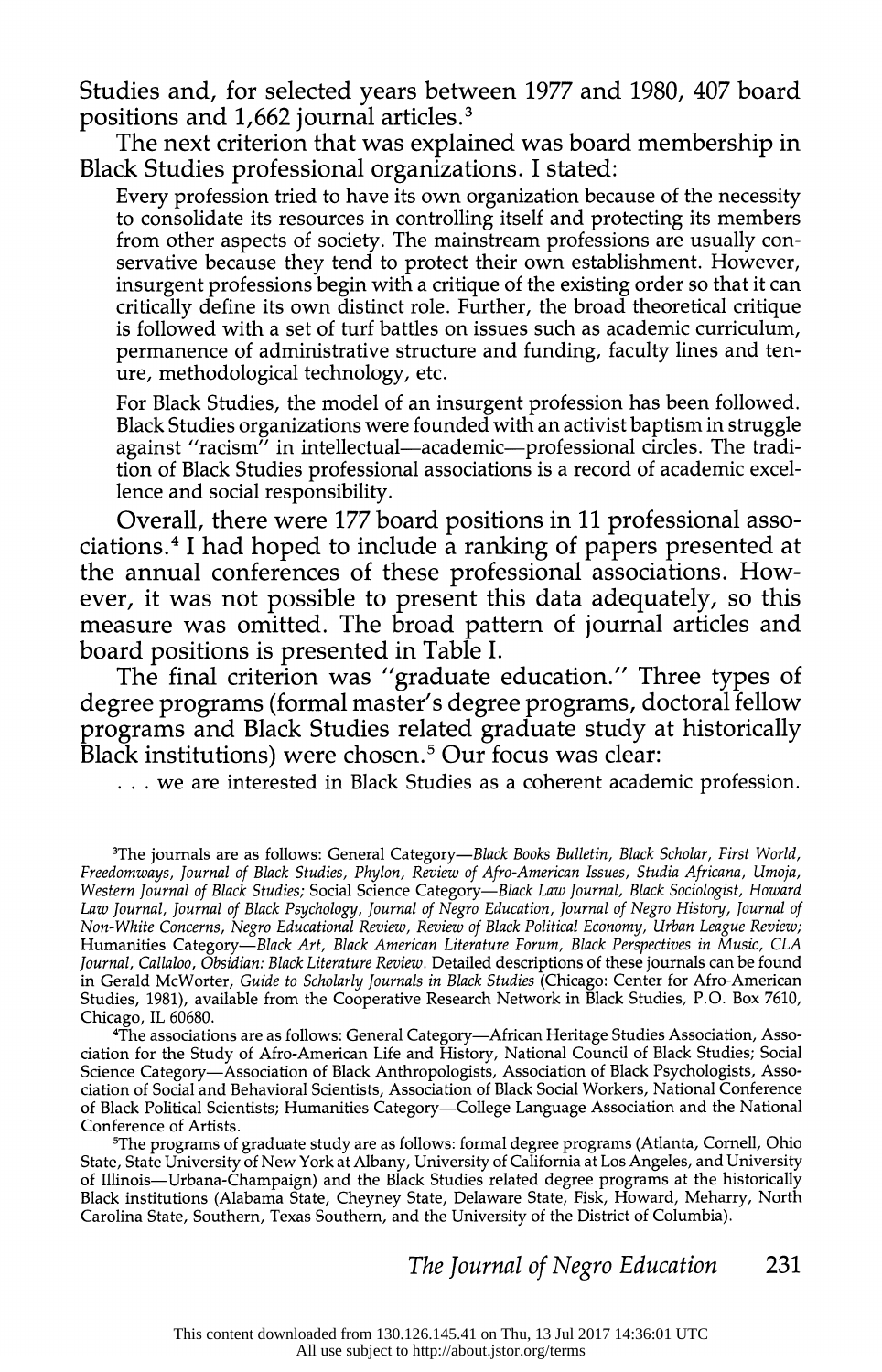TABLE I Positions of Achievement in Black Studies Journals and Associations, By Subject Areas

| <b>Black Studies</b><br><b>Subject Area</b> | No. of<br>Iournals | <b>Board Positions</b><br>$(1979 - 80)$ |       | <b>Black Studies Journals</b><br><b>Articles</b><br>$(1977 - 79)$ |       | No. of<br><b>Associations</b> | <b>Black Studies Associations</b><br><b>Board Positions</b><br>$(1979 - 80)$ |       |
|---------------------------------------------|--------------------|-----------------------------------------|-------|-------------------------------------------------------------------|-------|-------------------------------|------------------------------------------------------------------------------|-------|
|                                             |                    | N                                       | %     | N                                                                 | %     |                               | N                                                                            | %     |
| General                                     | 10                 | 241                                     | 59.2  | 749                                                               | 45.1  | 3                             | 74                                                                           | 41.8  |
| Social Science                              | 10                 | 87                                      | 21.4  | 553                                                               | 33.3  | 6                             | 65                                                                           | 36.7  |
| <b>Humanities</b>                           | 6                  | 79                                      | 19.4  | 360                                                               | 21.7  | 2                             | 38                                                                           | 21.5  |
| Total                                       | 26                 | 407                                     | 100.0 | 1.662                                                             | 100.1 | 11                            | 177                                                                          | 100.0 |

 Therefore, our focus is not on how the Black experience is subordinated as a sub-field within some other discipline, but how it has an intellectual integ rity of its own.

 Overall, the results were summed up to reflect the different types of high professional productivity and not merely a combined quantitative measure requiring assumptions about the inherent comparability of each criteria. Four distinct categories were delin eated. They are:

Category A: Full service, top quality Black Studies faculty achievement;

- Category B: Full achievement in journals and associations, but no formal graduate study;
- Category C: Achievement in the journals, with graduate programs, but inac tive on boards of associations;
- Category D: Active in journal publishing and on boards, but no graduate program and no board participation in associations.

 The data on the colleges and universities are presented in Table II. These figures could easily change with the relocation of one or two faculty members. However, these results stand up to the rank ing efforts of others, and constitute a significant reorientation of the entire ranking enterprise in Black Studies. We have found a way to give due respect to our leading Black institutions (still at the top of professional achievement in Black Studies!), to Black Studies professionals at major mainstream elite institutions, and to Blacks at white institutions who are in the nationalist wing of the Black Studies professional community-all in the same context. In this sense, with all its shortcomings, the report is sound and useful.

#### II

 Brossard levels several specific criticisms at the work discussed above. He blames me for using "only domestic Black Studies jour nals." My report focuses on Black Studies as Afro-American Studies in the USA. This is the consensus in the field. Of course, other perspectives exist, and could be used as less popular frames of reference, with the mainstream integrationist position (including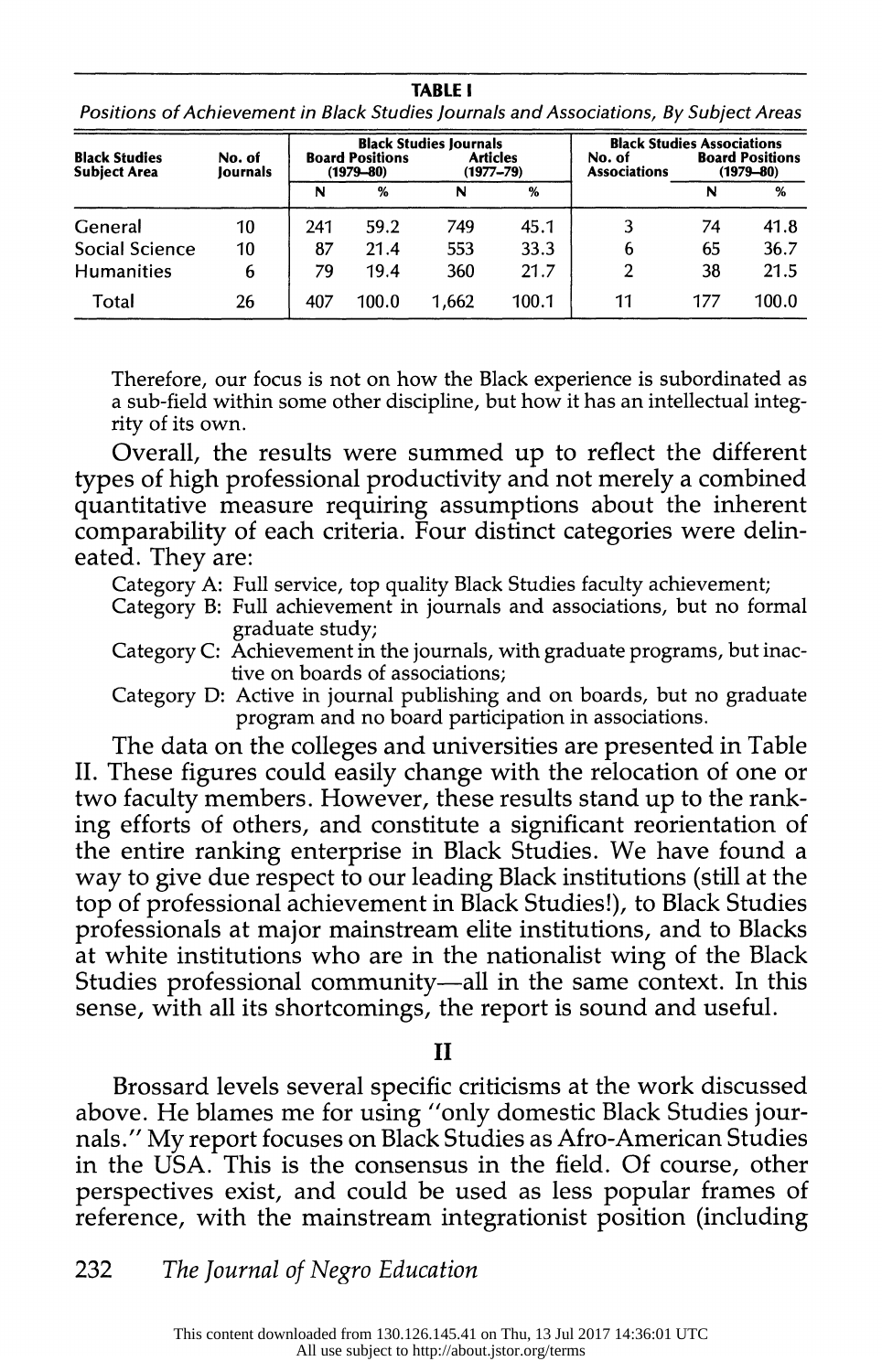| <b>Category and School</b>         | No. of Journal<br><b>Board Positions</b> | No. of Journal<br><b>Articles Published</b> | <b>No. of Positions</b><br>on Association<br><b>Boards</b> | Graduate<br>Program |
|------------------------------------|------------------------------------------|---------------------------------------------|------------------------------------------------------------|---------------------|
| <b>Category A</b>                  |                                          |                                             |                                                            |                     |
| Howard                             | 31                                       | 113                                         |                                                            | yes                 |
| Atlanta                            | 22                                       | 6                                           | 3                                                          | yes                 |
| Cornell                            | 7                                        | 19                                          | 1                                                          | yes                 |
| Univ. of Illinois-                 |                                          |                                             |                                                            |                     |
| Urbana-Champaign                   | 6                                        | 7                                           |                                                            | yes                 |
| Ohio State                         | 1                                        | 5                                           | $\overline{2}$                                             | yes                 |
| <b>Category B</b>                  |                                          |                                             |                                                            |                     |
| Morgan State                       | 7                                        | 11                                          | 2                                                          | no                  |
| Morehouse                          | 6                                        | 6                                           | 3                                                          | no                  |
| Hunter                             | 4                                        | 5                                           | 2                                                          | no                  |
| Univ. of Pittsburgh                | 3                                        | 9                                           | 4                                                          | no                  |
| <b>City University of New York</b> | 3                                        | 4                                           | 1                                                          | no                  |
| <b>Category C</b>                  |                                          |                                             |                                                            |                     |
| Univ. of Wisconsin-Madison         | 1                                        | 12                                          | 0                                                          | yes                 |
| Univ. of Iowa                      | 1                                        | 6                                           | 0                                                          | yes                 |
| <b>Category D</b>                  |                                          |                                             |                                                            |                     |
| <b>Brown</b>                       | 4                                        | 12                                          | 0                                                          | no                  |
| Univ. of Washington—Seattle        | 4                                        | 8                                           | 0                                                          | no                  |
| Harvard                            | 3                                        | 18                                          | 0                                                          | no                  |

 TABLE II Top Fifteen Colleges and Universities in Black Studies, by Category\*

\*Definitions of the categories are found on page 232.

 the mainstream "white" journals) or the Pan-Africanist position (including journals from the Caribbean and Africa). Further, Bros sard makes the elitist proposal to rank journals on their prestige. I chose the democratic alternative, for this purpose, of giving all of the journals equal value.

 Brossard wants to disaggregate the data and explore the mean ing of "department affiliation, professional age, continuity of well established research by specific individuals, and differentially weighing new research endeavors as against exhausting long-term theory building from an aging or career project."<sup>6</sup> This is fine as a speculative series of explanations of productivity as measured as it is, but it is functionally irrelevant to my variable other than to accept my data as a given dependent variable while his speculations remain yearnings to explain what I have found.

 Standardization of data was also raised as an issue. I chose to use raw data because I wanted to fully face the campus as a meri-

6Brossard, "Classifying Black Studies Programs," p. 288.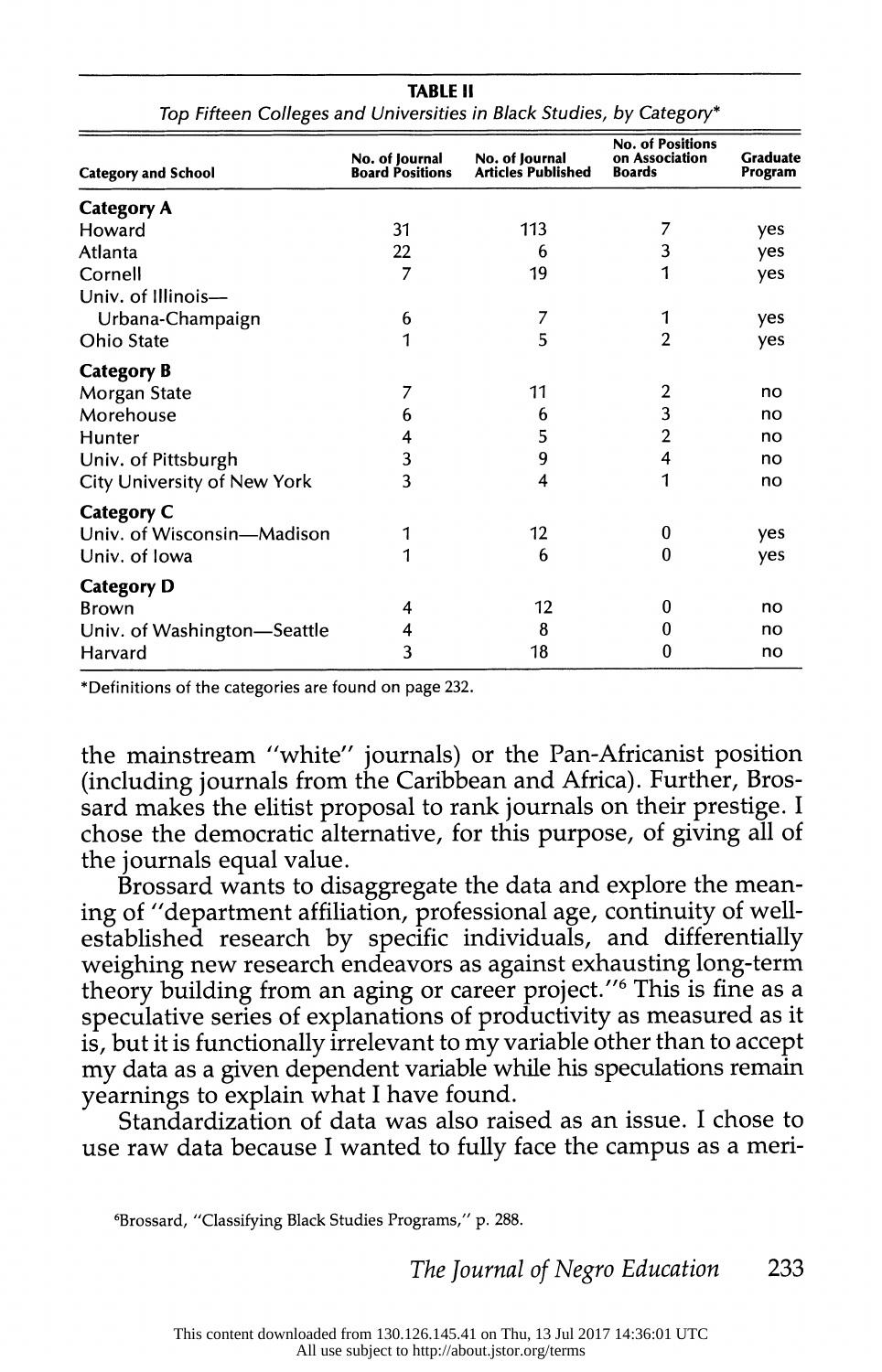tocracy in which Black Studies professionalism would be a rather scarce resource. I provided a measure of how to establish one's market position in an objective manner, in a labor market in which schools "buy" talent, rather than through the "old boy network." Objective productivity is the best game in town, and the most democratic, in the elite meritocracy of the university. However, even if one wanted to control for campus size, there would be the decision about the population base to use, total faculty or total Black faculty, or total students or total black students, and so forth.

 Brossard criticized me for making "the easiest count." Surely he must know that social science has always progressed by realizing the possible. He has a rather complex desire for "more powerful multivariate strategies," which are certainly conceivable but not immediately probable without large-scale funding to cover the cost of data collection and analysis. My research was conducted with in-house funds. Brossard offers his esoteric interests, but fails to discuss my fundamental purpose and results. He pondered, "Per haps we could learn if economists, for example, published more than sociologists in Black Studies. If this is so, is it related to the higher quality of updated government-reported data as well as a higher standardization of mathematical, normative reasoning in most economic modeling?"7 Obviously, this was not a concern of my study. What use could Black Studies make of this? On the other hand, my method directs Black Studies professionals to participate actively in journals and associations as the mainstream of their academic profession. With this report, an effort has been made to support Black Studies as a profession. Brossard summarily stated that these empirical measures have not "fully captured profession alization," but he did not offer proof for his charges. He offered alternative ideas about research design, but he offered no critique of the substance of the report.

### III

 I believe that the issue of quality must be at the heart of our debate over ranking. It is obvious that journals, professional asso ciations, and graduate education are key; and, perhaps we must include additional features such as book publishing, grant and fellowship awards, and so forth. But also we now have to adopt as a new national focus the professional quality of our journals and

7Ibid.